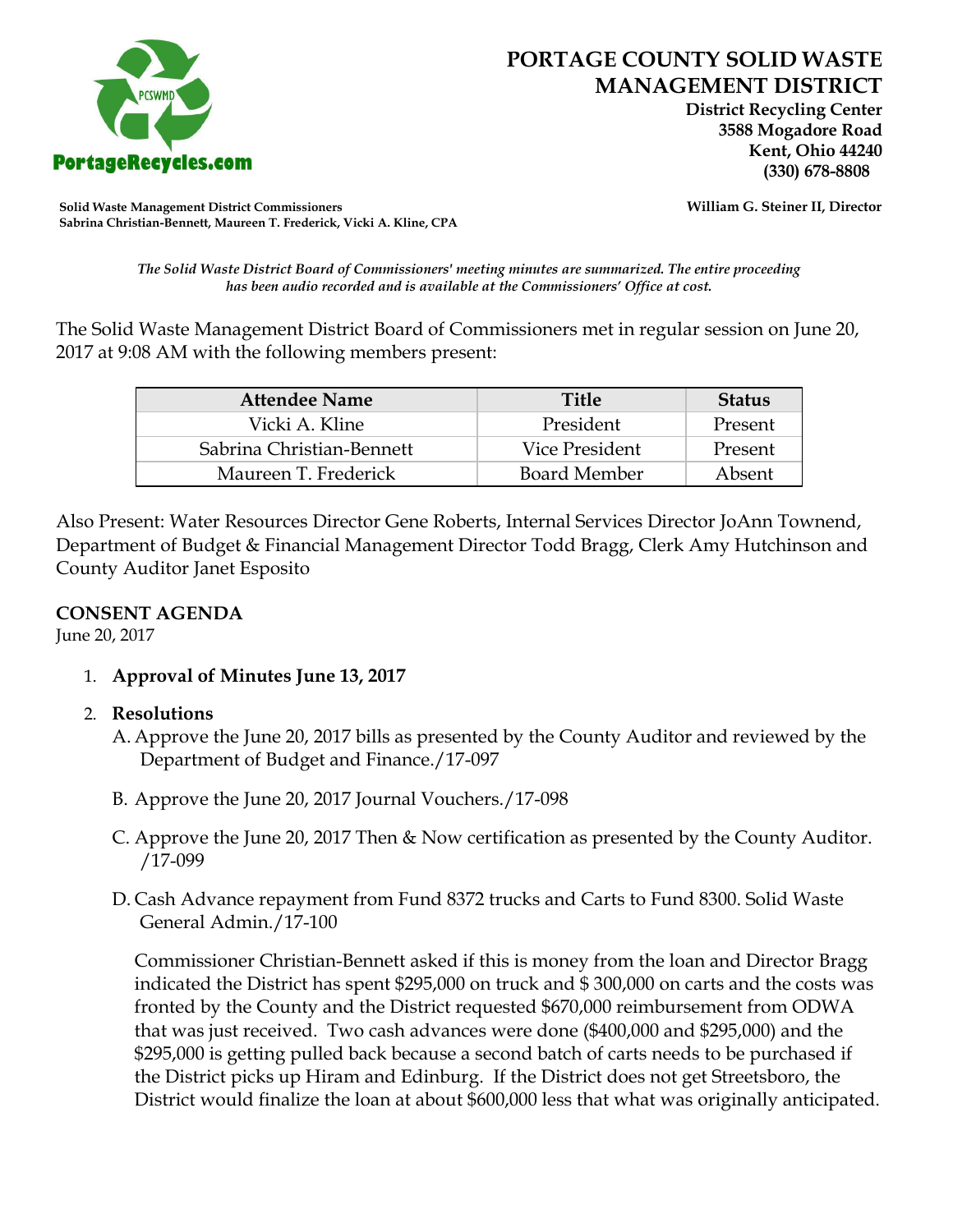# **RESOLUTION NO. 17-097 - RE: BILLS APPROVED AND CERTIFIED TO THE PORTAGE COUNTY AUDITOR FOR PAYMENT.**

It was moved by Sabrina Christian-Bennett, seconded by Vicki A. Kline that the following resolution be adopted:

- **RESOLVED,** that the bills were approved and certified to the County Auditor for payment, contingent upon the review of the Portage County Department of Budget and Financial Management, Department of Internal Services or other designee on June 20, 2017 in the total payment amount of **\$115,121.56 for Funds 8300-8399** as set forth in the Accounts Payable Warrant Report on file in the office of the Portage County Auditor; and be it further
- **RESOLVED,** that the District Board of Commissioners finds and determines that all formal actions of this Board concerning and relating to the adoption of this resolution were taken in an open meeting of this Board and that all deliberations of this Board that resulted in those formal actions were in meeting open to the public in compliance with the law including Section 121.22 of the Ohio Revised Code.

Roll call vote as follows:

| Vicki A. Kline, Yea;         |        |  | Sabrina Christian-Bennett, Yea; Maureen T. Frederick, Absent; |
|------------------------------|--------|--|---------------------------------------------------------------|
| <b>RESOLUTION NO. 17-098</b> | $\sim$ |  | RE: APPROVAL OF JOURNAL<br><b>VOUCHERS/ENTRIES.</b>           |

It was moved by Sabrina Christian-Bennett, seconded by Vicki A. Kline that the following Resolution be adopted:

- **WHEREAS,** the Ohio Revised Code requires that warrants be approved by the District Board of Commissioners for the Portage County Solid Waste Management District prior to their issuance, and **WHEREAS,** there are other similar financial transactions defined as journal vouchers/entries that are dissimilar in that they are used to pay for charges for services from one county department and/or fund to another department and/or fund and thus are processed in lieu of issuing a warrant, and
- **WHEREAS,** the Journal Vouchers/Entries are submitted by the Solid Waste Management District Director for review by the District Board of Commissioners; now therefore be it

| $\epsilon$ on $\epsilon$<br>$U=2U=$ |  | േ വാ വ<br>.UY.SSZ<br>JD. |
|-------------------------------------|--|--------------------------|
|-------------------------------------|--|--------------------------|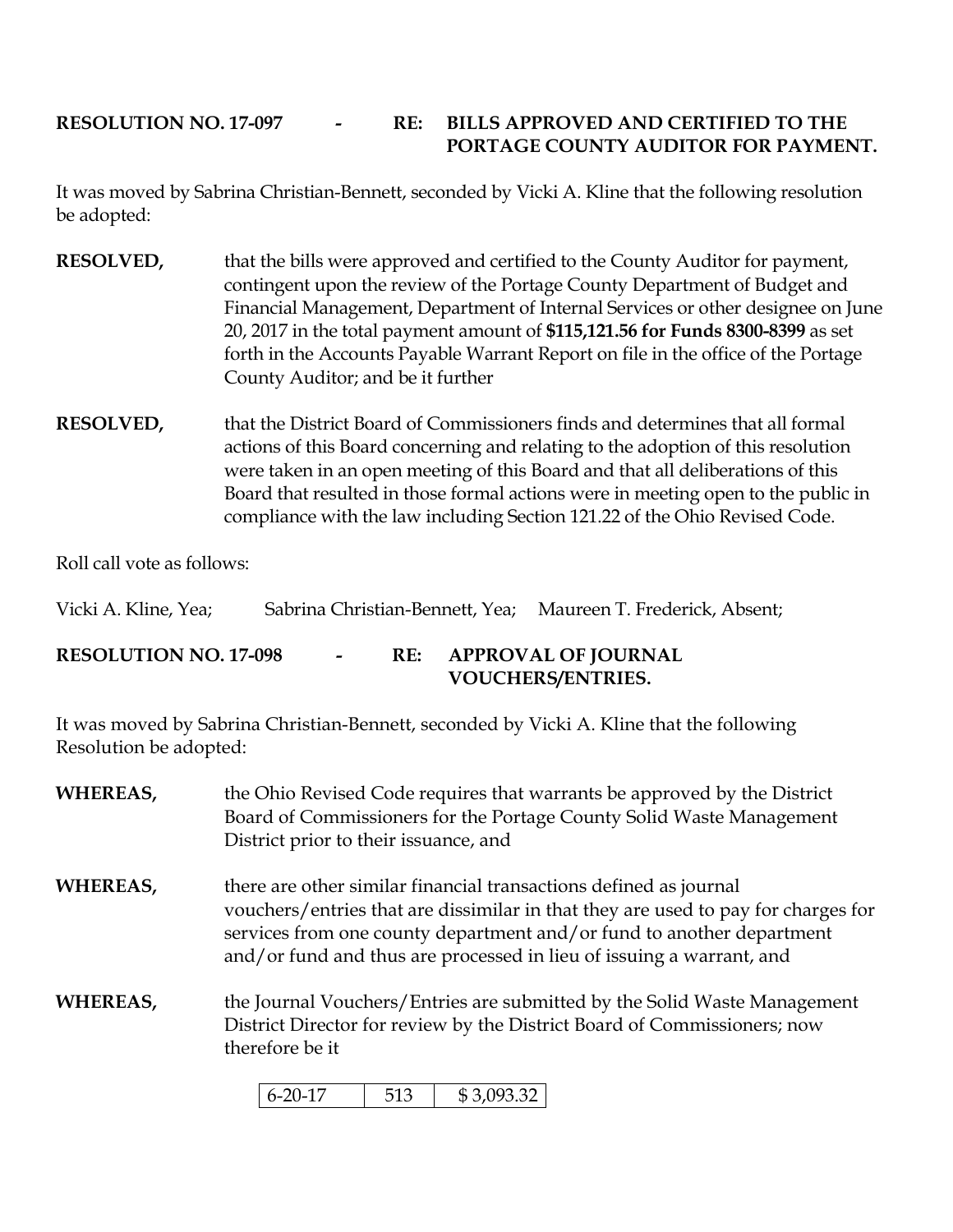| Total | \$3,093.32 |
|-------|------------|

**RESOLVED,** that the District Board of Commissioners approves the attached Journal Vouchers/Entries, and be it further

**RESOLVED,** that the District Board of Commissioners finds and determines that all formal actions of this Board concerning and relating to the adoption of this resolution were taken in an open meeting of this Board and that all deliberations of this Board that resulted in those formal actions were in meeting open to the public in compliance with the law including Section 121.22 of the Ohio Revised Code.

Roll call vote as follows:

Vicki Kline, Yea; Sabrina Christian-Bennett, Yea; Maureen T. Frederick, Absent;

## **RESOLUTION NO. 17-099**

This resolution was inadvertently omitted. This is for numbering purposes only.

## **RESOLUTION NO. 17-100 - RE: CASH ADVANCE REPAYMENT FROM FUND 8372, TRUCKS AND CARTS, TO FUND 8300, SOLID WASTE GENERAL ADMIN.**

It was moved by Sabrina Christian-Bennett, seconded by Vicki A. Kline that the following resolution be adopted:

| WHEREAS,         | Fund 8372, SW OWDA Trucks and Carts, received revenue from O.W.D.A.; now<br>therefore be it                                                               |              |  |
|------------------|-----------------------------------------------------------------------------------------------------------------------------------------------------------|--------------|--|
| <b>RESOLVED,</b> | that the following cash advance repayment be made in the amount of<br>\$295,000.00; as recommended by the Director of Budget and Financial<br>Management; |              |  |
|                  | <b>FROM:</b><br>FUND 8300 SOLID WASTE GENERAL ADMISTRA<br><b>ORGCODE-83009019</b><br>Credit Expense Account<br>Object - 920000 - Advances-Out             | \$295,000.00 |  |
|                  | TO:                                                                                                                                                       |              |  |

FUND 8372 SW OWDA TRUCKS AND CARTS ORGCODE - 83729012